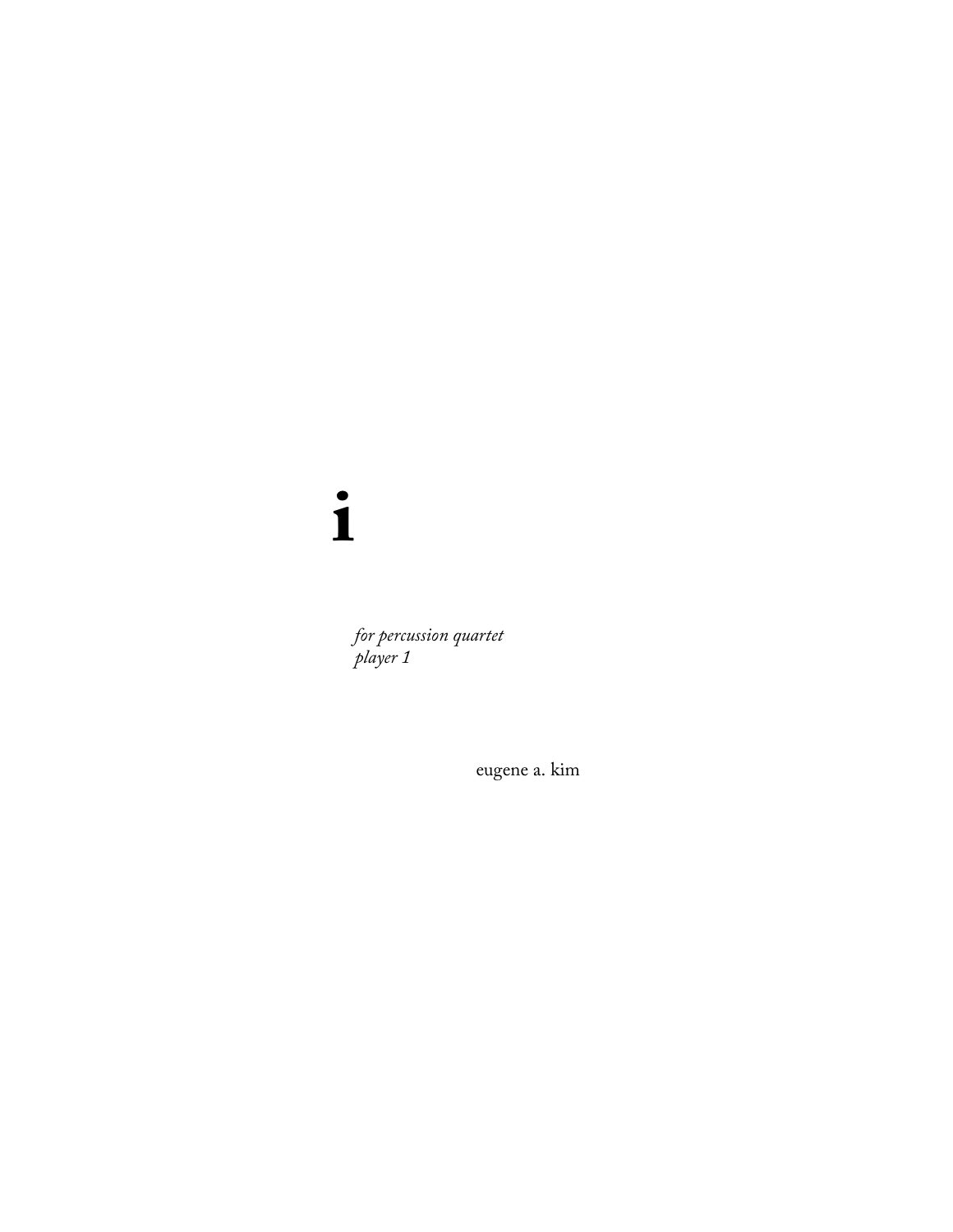*high wood block - ngernail scrape across length of block; an upstroke indicates light pressure; a downstroke indicates slighltly heavier pressure*